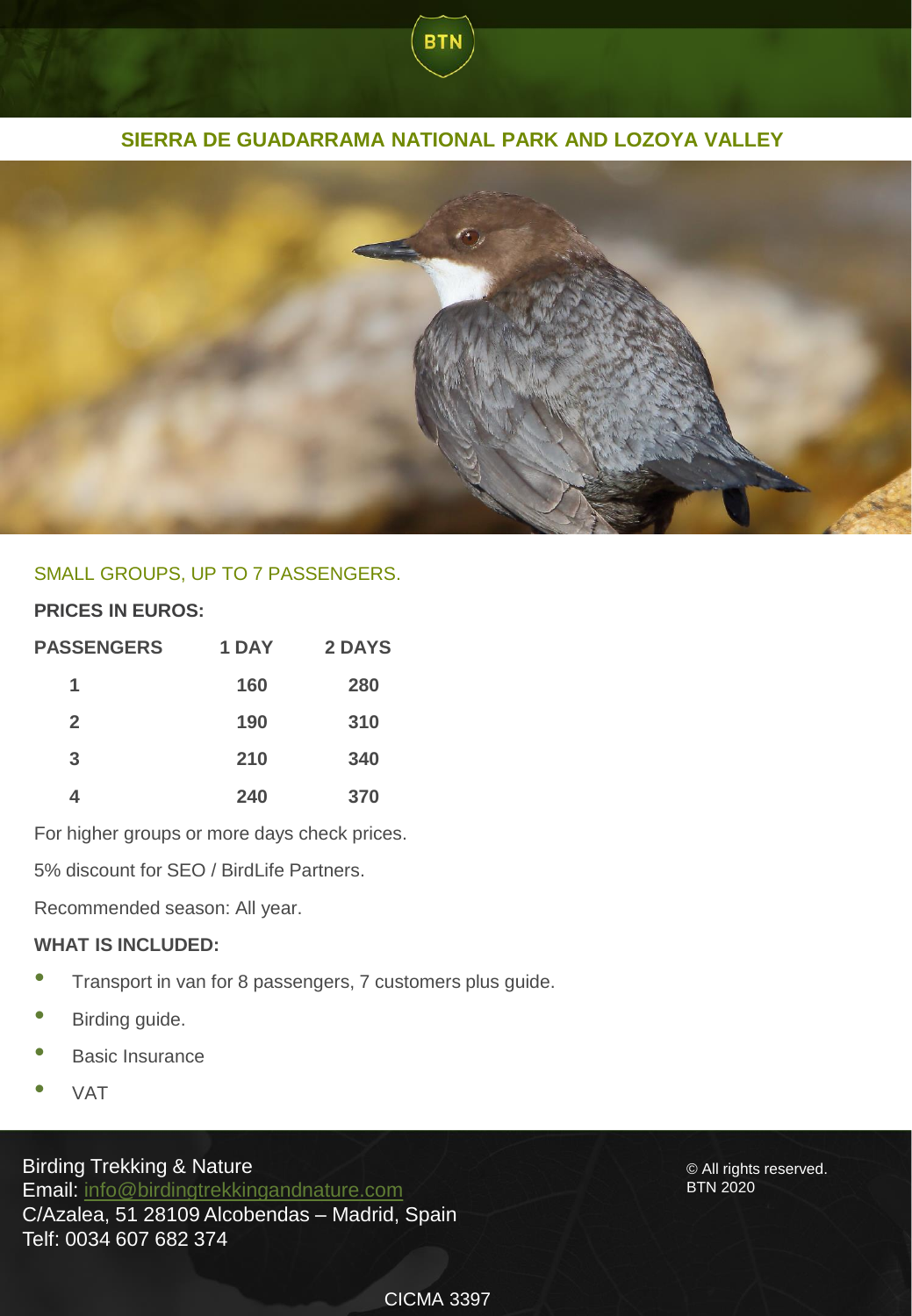### **DESCRIPTION OF THE TOUR:**

This National Park has been recently established, June 27, 2013 . It has an area of 30,000 hectares which makes it the fourth largest in Spain and is located between the Provinces of Madrid and Segovia. In it 11 different ecosystems converge highlighting the high mountains which will be our first target.

Our trip starts walking by paths that run between the pass of Navacerrada and Cotos. We will visit the Glacial Cirque of Peñalara. In this route is easy to see Griffon and Monk Vultures plus a remarkable community forest raptors. In this area of outstanding beauty they also live mountain species like Blue and Rock Thrushes, Bluethroat and Alpine Accentor. It is not hard to find Common Crossbills , Citril Finch and Goldcrest among others. All this in an environment of Scots Pines giving way to brooms finishing in pastures and crags .

Immediately afterwards we will descend to the Valley of Lozoya looking for other species of birds found in this unique setting its northernmost distribution in the Iberian Peninsula as Whinchat, Red-backed Shrik , Tree Pipit and Song Thrush.

#### **TARGET BIRDS:**

Griffon and Black Vultures, Black and Red Kites, Northern Goshawk, Booted and Shorttoed Eagles, Peregrine Falcon, Wryneck, Lesser Spotted Woodpecker, Hedge and Alpine Accentors, Rock Thrush, Northern Wheatear, Song Thrush, Mistle Thrush, Thekla Lark, Dipper, Tree, Tawny and Water Pipits, Whinchat, Goldcrest, Firecrest, Pied Flycatcher, Crested and Coal Tits, Red-backed Shrike, Azure-winged Magpie, Eurasian Jay, Red-billed Chough, Citril Finch, Common Crossbill, Ortolan and Rock Buntings among others. Sightings of listed species depends on the year's season of the visit.

## **PHOTO GALLERY**



Birding Trekking & Nature Email: [info@birdingtrekkingandnature.com](mailto:info@birdingtrekkingandnature.com) C/Azalea, 51 28109 Alcobendas – Madrid, Spain Telf: 0034 607 682 374

© All rights reserved. BTN 2020

CICMA 3397